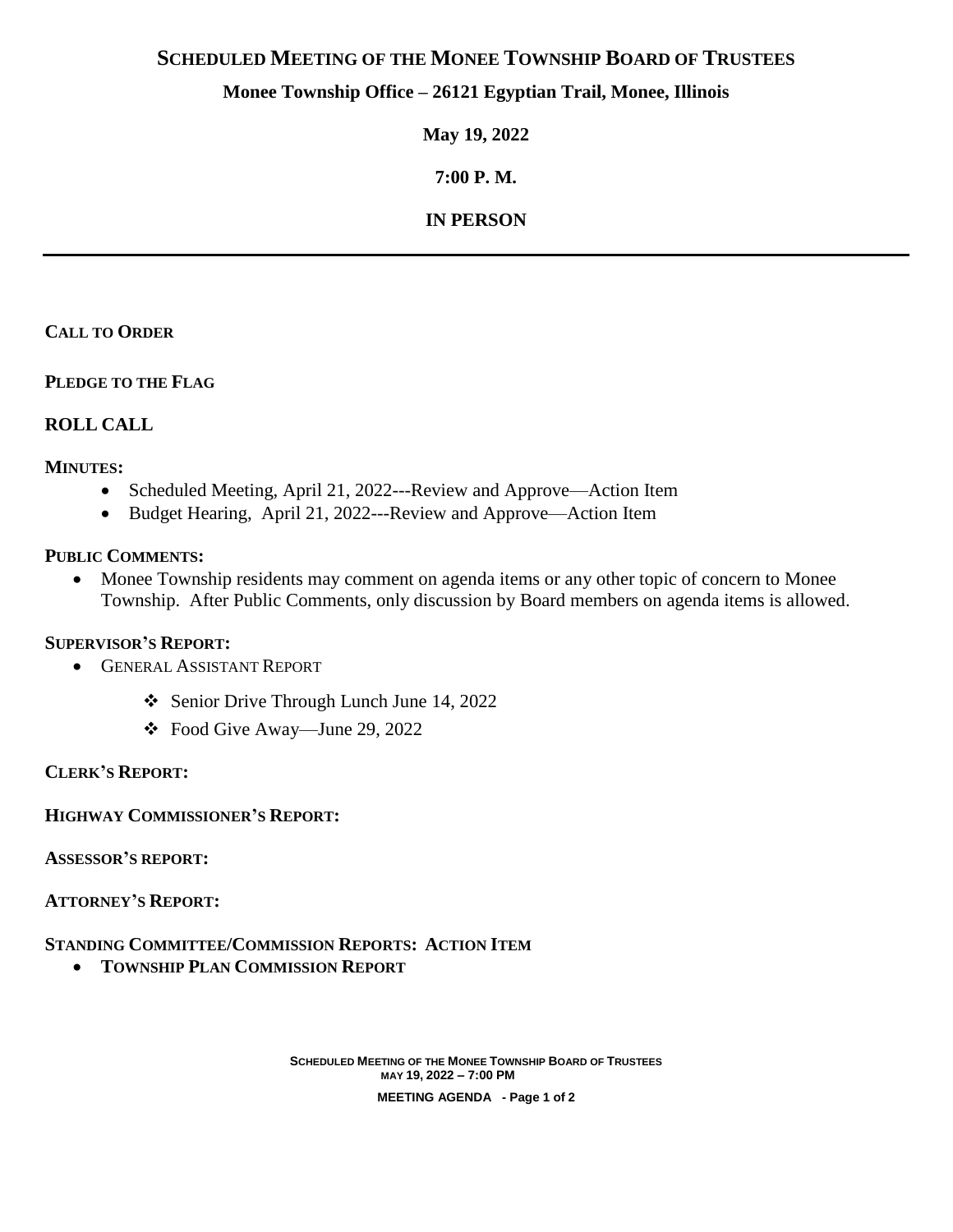### **NEW BUSINESS:**

- Monee Historical Society Social Service Agreement--\$2,000.00—Action Item
- 2022-2023 TOIRMA Dues---Action Item
	- o General Town--\$6,592.00
	- o Assessor--\$3,296.00
	- o Road and Bridge--\$15,465.00
- Temporary Fuel Surcharge Policy—Action Item
- Governor Signed HB 4251 becoming Public Act 102.0728—Discussion item
- Line Item Transfer
	- o General Town Fund
	- o Assessor's Budget
	- o Road and Bridge Fund
- Will Ride—Action Item
	- o Ridership—January, 2022—Action Item
	- o Ridership—February, 2022—Action Item

# **OLD BUSINESS:**

- Whistle Blower Protection Policy Report—Discussion
- Blood Drive—Discussion
- Youth Committee--Discussion
- Other Issues

# **TRUSTEE AUDIT OF ACCOUNTS/ CLERK CERTIFICATION OF AUDIT: ACTION ITEM**

## **BOARD COMMENTS:**

## **EXECUTIVE SESSION:**

Executive Session - for Personnel discussion:

#### **OTHER ISSUES:**

#### **ADJOURNMENT:**

**MEETING NOTES:** 

**SCHEDULED MEETING OF THE MONEE TOWNSHIP BOARD OF TRUSTEES MAY 19, 2022 – 7:00 PM MEETING AGENDA - Page 2 of 2**

**\_\_\_\_\_\_\_\_\_\_\_\_\_\_\_\_\_\_\_\_\_\_\_\_\_\_\_\_\_\_\_\_\_\_\_\_\_\_\_\_\_\_\_\_\_\_\_\_\_\_\_\_\_\_\_\_\_\_\_\_\_\_\_\_\_\_\_\_\_\_\_\_\_\_\_\_\_\_\_\_\_\_\_\_**

**\_\_\_\_\_\_\_\_\_\_\_\_\_\_\_\_\_\_\_\_\_\_\_\_\_\_\_\_\_\_\_\_\_\_\_\_\_\_\_\_\_\_\_\_\_\_\_\_\_\_\_\_\_\_\_\_\_\_\_\_\_\_\_\_\_\_\_\_\_\_\_\_\_\_\_\_\_\_\_\_\_\_\_\_**

**\_\_\_\_\_\_\_\_\_\_\_\_\_\_\_\_\_\_\_\_\_\_\_\_\_\_\_\_\_\_\_\_\_\_\_\_\_\_\_\_\_\_\_\_\_\_\_\_\_\_\_\_\_\_\_\_\_\_\_\_\_\_\_\_\_\_\_\_\_\_\_\_\_\_\_\_\_\_\_\_\_\_\_\_**

**\_\_\_\_\_\_\_\_\_\_\_\_\_\_\_\_\_\_\_\_\_\_\_\_\_\_\_\_\_\_\_\_\_\_\_\_\_\_\_\_\_\_\_\_\_\_\_\_\_\_\_\_\_\_\_\_\_\_\_\_\_\_\_\_\_\_\_\_\_\_\_\_\_\_\_\_\_\_\_\_\_\_\_\_ \_\_\_\_\_\_\_\_\_\_\_\_\_\_\_\_\_\_\_\_\_\_\_\_\_\_\_\_\_\_\_\_\_\_\_\_\_\_\_\_\_\_\_\_\_\_\_\_\_\_\_\_\_\_\_\_\_\_\_\_\_\_\_\_\_\_\_\_\_\_\_\_\_\_\_\_\_\_\_\_\_\_\_\_**